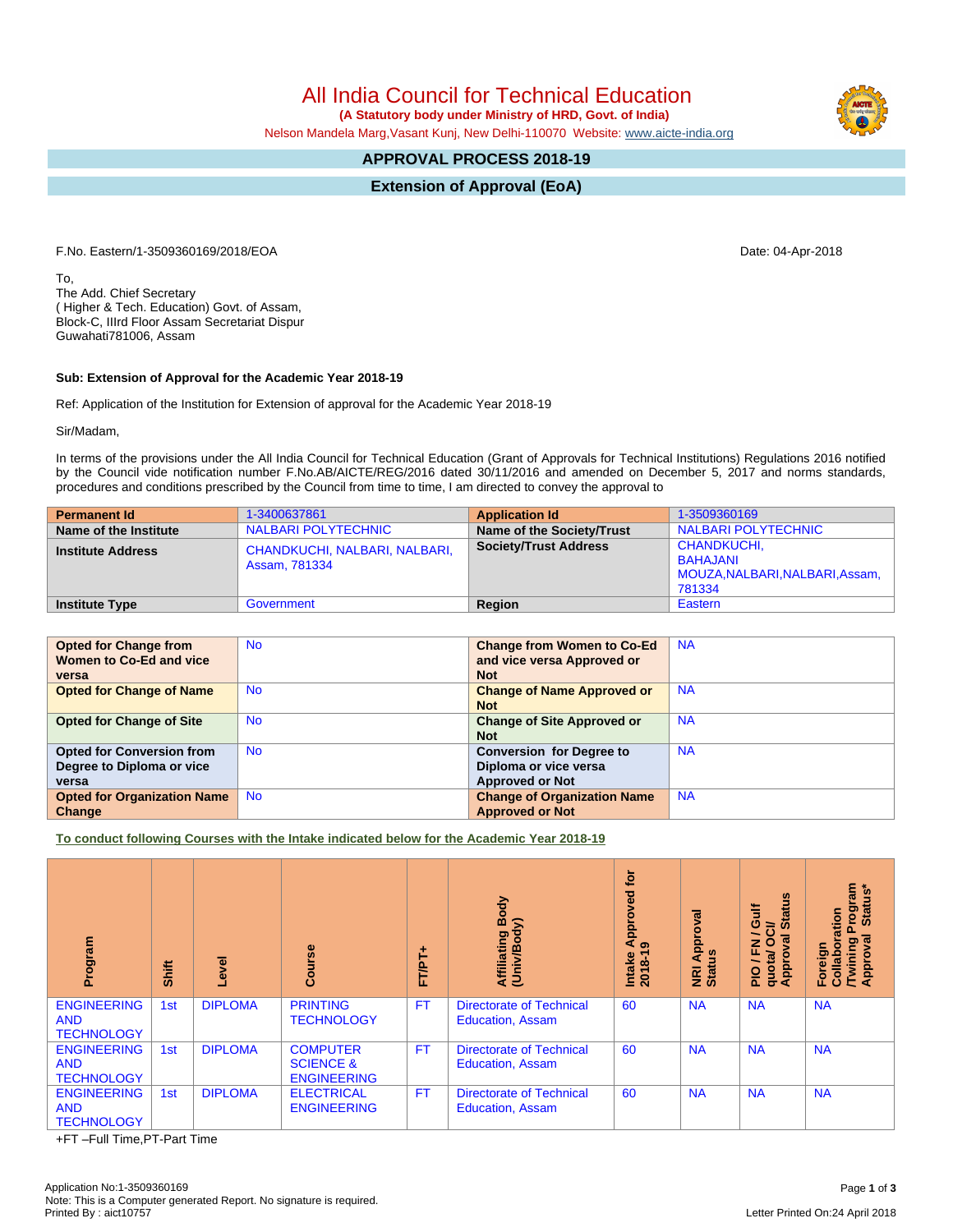| <b>Deficiencies Noted based on Self Disclosure</b>                         |                   |
|----------------------------------------------------------------------------|-------------------|
| <b>Particulars</b>                                                         | <b>Deficiency</b> |
| <b>Anti-Ragging Related Deficiency</b>                                     |                   |
| Appointment of Counselors                                                  | Yes               |
| Undertaking obtained from students staying in Hostel                       | Yes               |
| Undertaking obtained from parents of students staying in Hostel            | Yes               |
| <b>Other Facilities Deficiency</b>                                         |                   |
| General Insuarance                                                         | Yes               |
| Standalone Language Laboratory                                             | Yes               |
| Sewage Disposal System                                                     | Yes               |
| <b>Vehicle Parking</b>                                                     | Yes               |
| Digital Payment for all Financial Transactions as per MHRD Directives      | Yes               |
| Compliance of the National Academic Depository(NAD) as per MHRD Directives | Yes               |
| Implementing Food Safety and Standard Act, 2006 in the Institution         | Yes               |
| Provision to watch MOOCS Courses through Swayam                            | Yes               |
| Institution-Industry Cell                                                  | Yes               |
| <b>Insurance for Students</b>                                              | Yes               |
| Applied membership-National Digital Library                                | Yes               |
| Online Grievance Rederssal Mechanism                                       | Yes               |
| <b>Administrative Area Deficiency</b>                                      |                   |
| Principal / Director Office                                                | Yes               |
| Office All Inclusive                                                       | Yes               |
| Department Offices/Cabin for Head of Dept                                  | Yes               |
| <b>Central Store</b>                                                       | Yes               |
| Maintenance                                                                | Yes               |
| Security                                                                   | Yes               |
| Housekeeping                                                               | Yes               |
| Pantry for Staff/Faculty                                                   | Yes               |
| Exam Control Office                                                        | Yes               |
| <b>Training Placement Office</b>                                           | Yes               |
| <b>Amenities Area Deficiency</b>                                           |                   |
| Boys Common Room                                                           | Yes               |
| <b>Girls Common Room</b>                                                   | Yes               |
| Cafeteria                                                                  | Yes               |
| <b>Stationery Store</b>                                                    | Yes               |
| <b>Computational Facilities</b>                                            |                   |
| Internet Bandwidth                                                         | Yes               |
| Legal Application S/W                                                      | Yes               |
| Internet Bandwidth-Applied Intake                                          | Yes               |
| Printers-Applied Intake                                                    | Yes               |
| Legal Application S/W-Applied Intake                                       | Yes               |
| <b>Library Facilities</b>                                                  |                   |
| Volumes                                                                    | Yes               |
| <b>Titles</b>                                                              | Yes               |
| National Journals                                                          | Yes               |
| Library Management Software                                                | Yes               |
| Reading Room Capacity                                                      | Yes               |
| MultiMediaPC                                                               | Yes               |
| <b>Instructional Area Common Facilities</b>                                |                   |
| <b>Computer Center</b>                                                     | Yes               |
| Language Laboratory                                                        | Yes               |
| <b>Instructional Area- ENGINEERING AND TECHNOLOGY-Diploma</b>              |                   |
| Additional Workshop/Labs                                                   | Yes               |
| Laboratories                                                               | Yes               |

**NALBARI POLYTECHNIC** is hereby informed to submit the compliance of the deficiencies mentioned above to the Regional Office within a period of **6 months** from the date of issuance of this letter failing which the council shall initiate strict action as defined in Approval Process Handbook 2018-19 during the subsequent Academic Year.